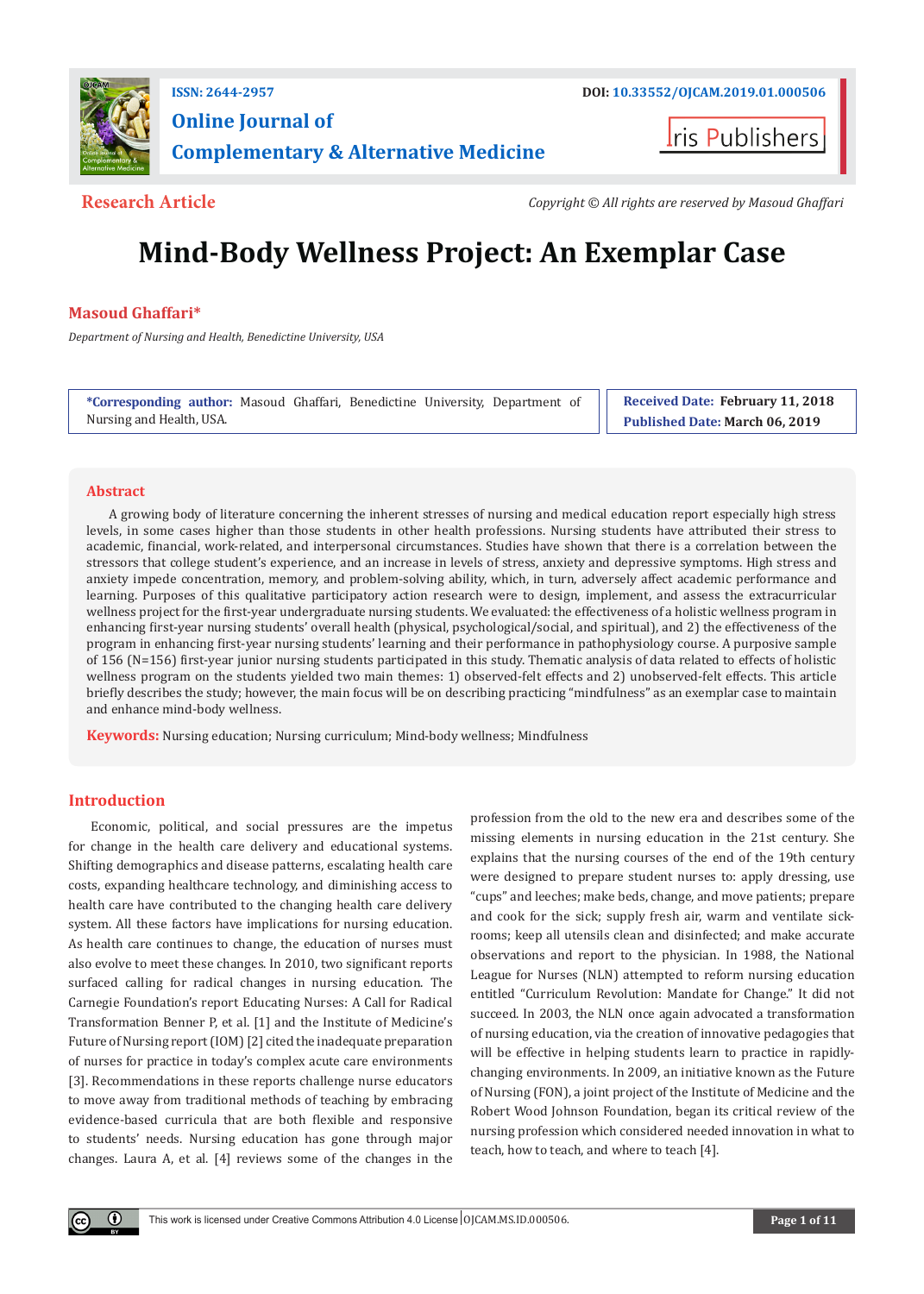The emphasis in nursing education has been on preparing students for their nursing boards (National Council Licensure Examination or NCLEX). The licensure exam tests only for minimum safe competency, but not the optimal competency. In a descriptive survey design, Candela, et al. [5] asked 352 recent nursing school graduates how well their educational programs had prepared them for their first jobs as registered nurses, and what, if any, did they identify as the inadequacies in their education? These recent graduates said they were inadequately prepared in pharmacology, clinical practice, leadership, and the use of patient electronic medical records. Most believed that their programs prepared them more for success on the NCLEX-RN exam than for practice [5].

 Nurses are expected to be caring, empathic, responsible, and detail oriented. They must be able to direct or supervise others, correctly assess patients' conditions, and determine when consultation is required. They need emotional stability to cope with human suffering, emergencies, and other stresses. Heavy lifting is often required. Many of these are not addressed fully or adequately by the "standard nursing curriculum." Nurse educators do design their curricula according to the guidelines recommended/dictated by the accreditation agencies in which caring for and serving "others" is the focus. Ghaffari M [6] presented results of his research at National League for Nurses (NLN) Education Summit, 2007 "Evolution or Revolution: Recreating Nursing Education." The study was designed to explore and provide remedies for some of the deficiencies, within the context of his study entitled "Transforming Caring for Student Nurses into Nursing Care." He asserted that "caring for self" (i.e., student nurses and nurses) is prerequisite for optimal "caring for others."

 America's colleges and universities began based on the notion that the classical liberal arts were essential to prepare moral, civic, and intellectual public leaders who followed professional careers. Interest in using college for explicitly vocational purposes began to be evident in the early and mid-nineteenth century, with the founding of West Point (1802), Rensellaer Polytechnic (1824), and some agricultural colleges in the 1850s [7].

We are currently witnessing a wholesale transformation of our universities, one in which institutions of higher learning are rapidly becoming professional and technical schools. "Higher education" is increasingly understood as an enterprise which seeks to provide students with those instrumental and technical skills directly tied to jobs. We are everywhere obsessed with credentials, certificates and qualifications at the expense of education. "Education" is now used synonymously with job or career preparation. The result of all this is that the university now presents itself like a business in the marketplace. This means keeping current "clients" (i.e., students) satisfied, while finding ways to capture a bigger market share [8].

The college years are crucial for educational and personal growth of many students. Many students look forward attending college and continuing their education. However, the transition from high school to college has been associated with a variety of stressors such as academic success, financial concerns, time management and the development of new peer relationships (Kumaraswamy, 2013). Studies have shown that there is a correlation between

the stressors that college students experience, and an increase in levels of stress, anxiety and depressive symptoms [9]. Feld LD, et al. [10] suggest that anxiety and depression are some of the mental health issues college students encounter during their educational career. Anxiety affects 18% of American adults with Generalized Anxiety Disorder (GAD) being the most common disorder among the college student population [11]. According to Song Y, et al. [12], 67% of college students with anxiety also experience depression. A study by Pedersen DE [13] demonstrated that the first episode of depression usually occurs during the college years. University students encounter academic and social demands that make them vulnerable to mental health difficulties [14]. Due to the increasing academic, social, and financial demands, the overall stress level of college students has increased from past decades [15]. In turn, these may have implications on academic success, productivity, substance use, and social interactions [16]. Although rates of anxiety, depression and stress are increasing among college students, there are limited interventions to help students cope with those concerns. Additionally, during high levels of stress, college students may use stimulant drugs, or so called "academic steroids." Finding ways to help students cope with stress, anxiety, and depression is imperative.

 Therefore, a need for developing holistic and intelligent curricula is evident. This writing proposes and describes underlying principles of an "intelligent wellness curriculum." The three topics of Holistic Education, Intelligence, and Wellness will be discussed below.

Holistic Education--The holistic ideal can be traced back to indigenous cultures. In general, the aboriginal or indigenous person sees the earth and the universe as infused with meaning and Holistic educators try to recover this sense of meaning and purpose in education [17]. The term holism and holistic was coined by Jan Smuts from the Greek words "holus" which mean whole, and "holon" which means entity. Smuts saw holism as a process of creative evolution in which the tendency of nature is to form wholes that are greater than the sum of their parts [18]. The Greeks argued for a holistic approach in learning. Socrates can be seen as a holistic educator because he encouraged each person to examine his or her own life: "know thyself" [19,20]. The main element of holistic education is its focus on the interconnectedness of experience and reality. Holistic education attempts to develop a pedagogy that is interconnected and dynamic and thus is in harmony with the cosmos. In contrast, much of traditional education tends to be static and fragmented, ultimately promoting alienation and suffering [21].

Holistic educators believe that the body, mind and soul are integral aspects of human nature that should be considered in treating the whole person and that "holistic education is a more defensible, practical and effective approach to developing wellbalanced and healthy people who can be valued contributors to society according to their potentialities and the opportunities available to them. Holistic education views all aspects of life as interconnected, interrelated, and interdependent" [22]. Education should consider the whole person-- physically, mentally and spiritually—and recognize that we affect our environment and our environment affects us.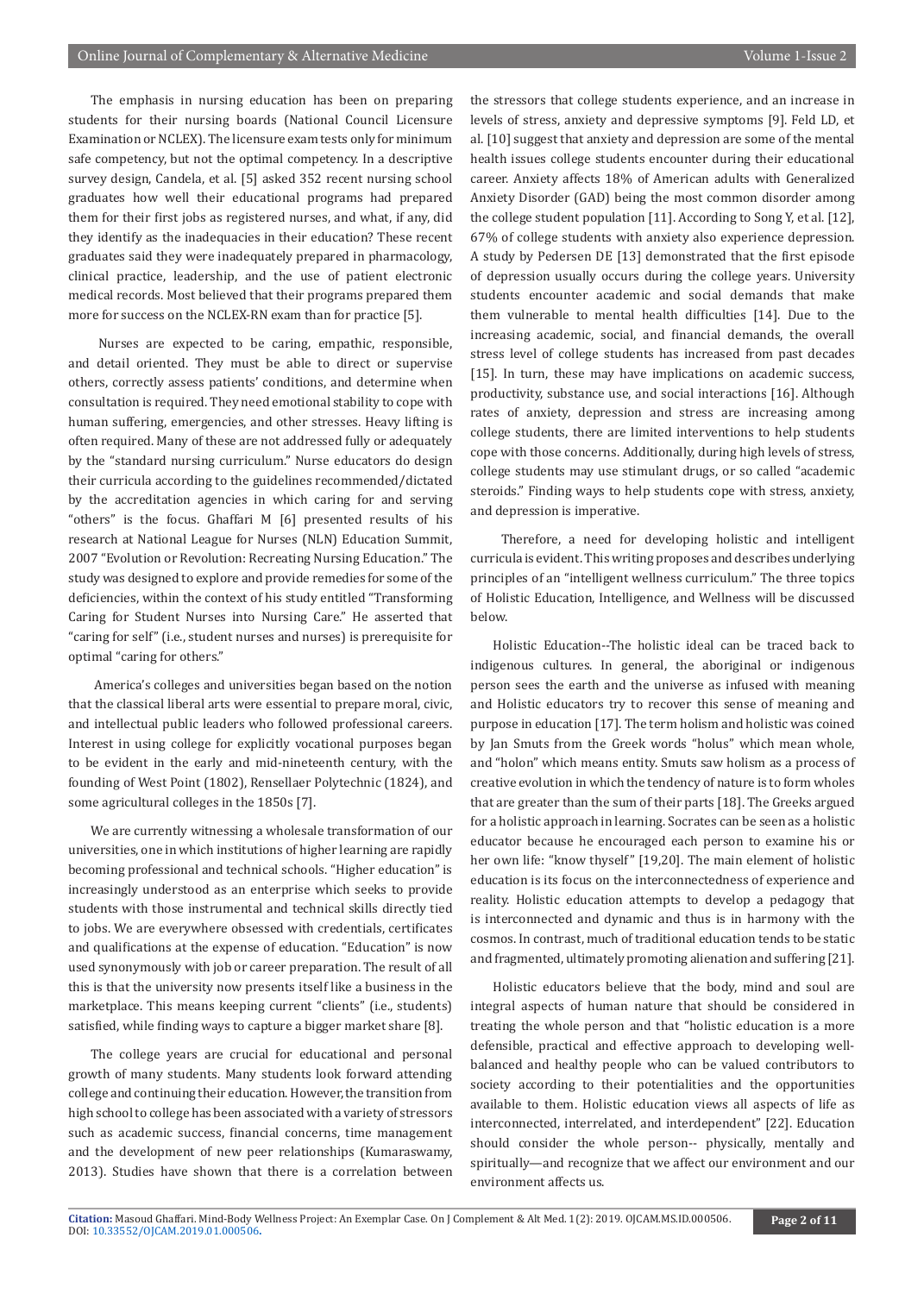Human Intelligence--Contemporary Western culture teaches tests, reinforces and rewards primarily two kinds of intelligence: verbal/linguistic and logical/mathematical. Current research has challenged all our previous notions about the nature of human intelligence. The work of Howard Gardner and others has identified multiple intelligences - distinct ways that we learn and know about reality - common to all human beings (Lazear, 1990). Although the theory was expanded later to be more wholistic, more so, is Trinity Paradigm of intelligence (TPI) emerged from a qualitative phenomenological study by Ghaffari M [24] which guides us to understand human intelligence holistically. Trinity Paradigm of intelligence includes three main realms:

Intrapersonal: is within the realm of a person. Such a personal boundary encases and connects those elements that interact at the cellular, tissue, organ, and finally whole-body function.

Interpersonal: represents interdependence and interconnectivity between the individual and others/ environment. Examples are being a good friend, a good parent, articulate, artistic, able to relate to environment, able to adapt, altruistic, caring, able to make commitments, and loyal.

Transpersonal: represents interconnection of one to oneself and then to friends, family, community, society, environment, and ecosystem through a realization of a sense of wholeness, which enables one the freedom to get closer and ultimately unite with his or her spiritual essence. The attributes in this category univocally express self- realization, such as knowledge of the art of living a human life, self- actualization, liberation of mind, and spirituality [23].

The main theme that emerged from the study is "interdependence," the essence of the Trinity Paradigm of Intelligence (TPI). Accordingly, any actions, behaviors, intentions, and feelings that help initiating, maintaining, and evolving the interdependence within each realm and amongst the three realms are considered "intelligent."

The term wellness is new, but the basic concept is not. The term "arete" in ancient Greek referred to the noblest state of human functioning which includes a merging of body, mind, and spirit [25]. Jung and particularly Maslow who argued that striving toward selfactualization, growth, and excellence is a universal human tendency and overarching life purpose, developed this integration further [26,27]. Wellness was first coined in 1961 by Dunn, who is widely credited as being the "architect" of the modern wellness movement. He defined wellness as "an integrated method of functioning which is oriented toward maximizing the potential of which the individual is capable" [28]. Exercise has been defined as regular, patterned, leisure time activity pursued to achieve desirable outcomes, such as improved level of general health [24]. Mental functioning and mood can be improved by regular, proper exercise. Regular exercise is defined as a minimum of 20-30 minutes, 2-3 times per week. Regular physical activity is viewed as essential in the prevention of disease and improvement of general health [29,30]. Recently there has been considerable research into the measurement of college students' wellness because it is well documented that college students typically experience developmental and behaviorassociated threats to health that are unique to this phase in their lives [31]. There is a considerable amount of study in the literature that proposes wellness programs for college students [25,32].

#### **Literature Review**

As it was mentioned earlier, the focus of this article is on "Mind-Body Wellness" in general and particularly on "Mindfullness Practice". Therefore, the following will provide a literature summary related to the topic.

 Physical activity is beneficial to both physical and mental health [33]. According to the World Health Organization (WHO, 2014), physical activity is defined as bodily movement that requires energy such as walking, swimming, and doing household chores. The WHO [34] recommends that adults between ages 18 and 64 should perform a 30-minute moderate-to-intense exercise five times per week. The range of health benefits includes a reduced risk of cardiovascular disease, increased muscle strength, and higher resilience [33].

In more recent years, yoga has become increasingly popular in the realm of physical fitness. It is gaining attention for the positive changes it can make on one's mental fitness. The benefits that yoga provides have been studied among populations that exhibit high levels of anxiety and stress, for example veterans and pregnant women. However, there is limited research on how yoga may benefit college students who experience a combination of anxiety and stress symptoms. Even though anxiety is common among the general and college population, according to epidemiological studies (APA [DSMV], 2013) approximately two-thirds of people affected by an anxiety disorder, are female. Researchers, who studied anxiety among college students, have found that certain characteristics such as academic performance can increase the risk of experiencing anxiety while in school. Upperclassmen, transfer students, students who live off campus, and students who report finances as a major stressor have the highest prevalence of anxiety and depression [9]. More than 80% of college students report feeling overwhelmed by everything that they need to accomplish, in both academic and personal lives; and 45% of students have also felt―"hopeless" at some point in their academic careers (American College Health Association) [35]. According to Milligan [36] many college students cite depression and anxiety as their biggest obstacle when it comes to achieving a higher level of academic performance. In a study by Eisenberg D, et al. [38], undergraduate students reported that their mental health issues affected their ability to perform well academically. Additionally, about 18% of these students reported missing assignment deadlines due to anxiety and/or depression. Besides alcohol and drug use, emotional overeating and lack of exercise are coping behaviors that can occur when people experience mental or emotional strain.

 College students report that most of the stress they experience in college comes from the belief that they do not have enough time to complete their assignments nor do they have the knowledge they need to pass their courses [38].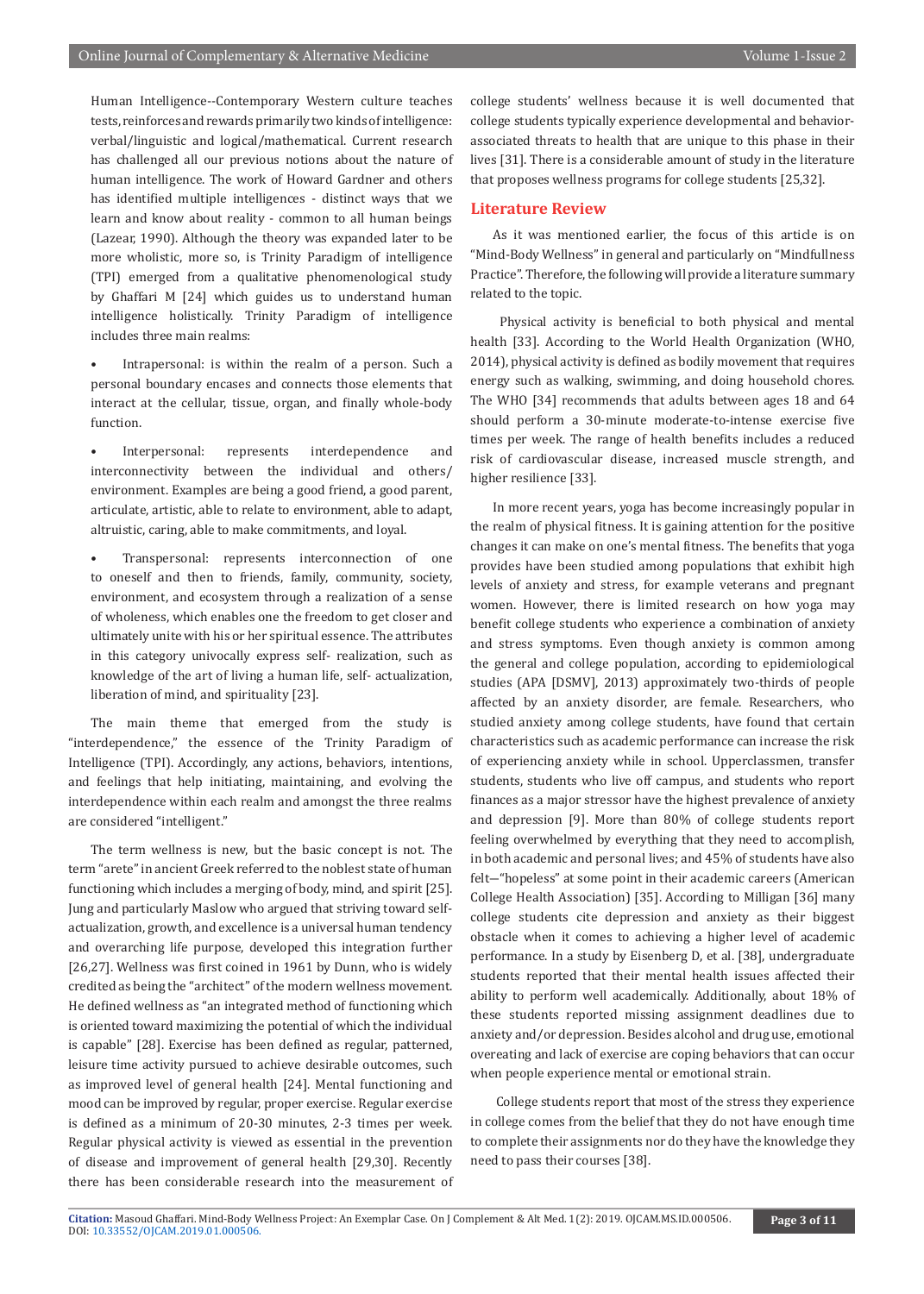There is an abundance of research that supports the positive effects of physical fitness on mental health. For many people daily physical exercise or activity is an essential component of self-care. The National Heart, Lung and Blood Institute (NHLBI) [39] reports that there are four types of physical activity: aerobic activity, muscle strengthening, bone strengthening, and stretching. Aerobic activity involves movements of large muscles such as legs and arms, which increase heart rate and respiration. The CDC [33] defined exercise as a form of aerobic activity or cardio that increases breathing and heart rate. Additionally, it is recommended that individuals practice a moderate type of exercise like walking or running for at least 10 minutes every day. The NIMH suggested that mild exercise might have a positive effect on mental and physical health [36].

 Hegberg NJ, et al. [41] reported that over 50% of adults in the U.S. fail to engage in recommended levels of physical activity. Anderson E, et al. [42] suggested that exercise improves one's selfesteem and sense of well-being. Research has shown that shortterm exercise can reduce anxiety sensitivity by increasing tolerance for physiological symptoms such as rapid heart rate. Kangasniemi A, et al. [43] stated that individuals who exercise two or three times a week experience less anger, distrust and stress compared to people who did not exercise. Chapman, Fraser, Brown, and Burton (2015) reported similar results on physical activity reducing anxiety, depression, and the risk of chronic disease. Nevertheless, for many Americans keeping up a physical activity routine can be a cumbersome and difficult task. Since yoga has entered mainstream American culture it has been marketed as a simple alternative to more demanding physical exercise that improves both physical and mental health.

 Yoga is an ancient therapeutic practice found in the Yoga sutras written in 3000 BC by Patanjali, a Sanskrit scholar [43]. Yoga originated in India over 4000 years ago Da Silva TL, et al. [45], and is defined as ―"yoke", or -"union" that connects the body, mind, and spirit [45]. There is a wide range of yoga practices such as Viniyoga, Ashtanga, traditional Hatha, Kundalini, and Bikram. Viniyoga is restorative and meant to be a gentle and healing practice [46]. Kundalini yoga includes invigorating poses that will increase energy through breathing techniques and stretching movements [47]. Bikram yoga is performed in a high temperature room, which increases flexibility. Ashtanga yoga includes a series of strenuous poses, and fluid movements. Traditional Hatha is a modern version of yoga that encompasses easy and basic movements [47]. Researchers have found significant support for the benefits of Hatha yoga on improving distress intolerance Medina J, et al. [49] and executive functioning Gothe NP, et al. [50], and significantly lowering stress levels by improving mindfulness [50]. Practitioners move slowly into positions, or asanas. While holding these asanas, awareness is brought to the breath and how the body responds to each position [50]. In Hatha yoga, being mindful and present are techniques that are used to relax the body, allowing individuals to ease the pain that has built up from stress and anxiety. There are several yoga practices, but the basic tenets of yoga focus on combining stretching, deep breathing, and mindfulness meditation [43]. By stretching and toning the muscles, the spine and joints become more flexible. Following the practice of yoga, relaxation

of the mind and body allow for individuals to face situations and perform tasks with ease [51].

Meditation, which includes mindful breathing and sitting, is intended to relax and focus the mind. Many adults practice yoga and tai chi to improve their concentration as well as to help with weight loss and healthful living. research has shown that a meditation and yoga relaxation program over an 8-week period can significantly decrease students' levels of stress (La Forge, 1995). Academic achievement and good health are both part of the school curriculum and part of students' success. By developing positive attitudes about health and fitness, students can apply some of the strategies learned in mindful exercise to increase their concentration and memory [52]. For example, the practice of hatha yoga provides emotional regulation [53].

 Mindful exercise is a process rather than a strictly goal-oriented activity and involves proprioceptive awareness. Mindfulness is defined as the ability to focus on the present moment with openness and acceptance [54]. Hewett ZL, et al. [56] examined the effects of an eight-week Bikram yoga program (practiced in high temperature rooms) on a healthy population of young females. The researchers noted that there was a significant reduction in perceived stress and an improvement in flexibility and balance. Another significant result was the negative correlation between mindfulness and perceived stress. Being mindful helps regulate reactions to stressful events that may be unavoidable. Several other studies have generalized that exercise and physical activities can be effective in improving quality of life and relieving anxiety [55]. Da Silva TL, et al. [45] found in their meta-analysis that yoga is an effective and possibly a better treatment than medications for mood and anxiety disorders. Cramer H, et al. [56] conducted a metaanalysis, which focused on pre-existing research covering several different types of yoga. A total of 44 different yoga styles were covered, including, Ashtanga, Kundalini, Bikram, and Hatha yoga. Most of the studies they analyzed reported positive results when comparing yoga groups to no-treatment control groups, however their meta-analysis revealed that the type of yoga practiced did not have a direct effect on improvement outcomes.

According to Kabat Zinn J [60], mindfulness is best defined as "the awarenessthat emerges through paying attention on purpose, in the present moment, and nonjudgmentally to the unfolding of experiences moment by moment".

That definition actually has three parts:

(a) the first part highlights mindfulness as an active process, involving active attention that leads to awareness

(b) the second part focuses on the present rather than dwelling on the past or the future; and

(c) the third part signals that attention is nonjudgmental and accepting, that is, the present moment being neither good nor bad.

Ultimately, it involves "attending to the external environment such as sights, sounds, and smells, as well as to internal bodily sensations, thoughts, and feelings" [58].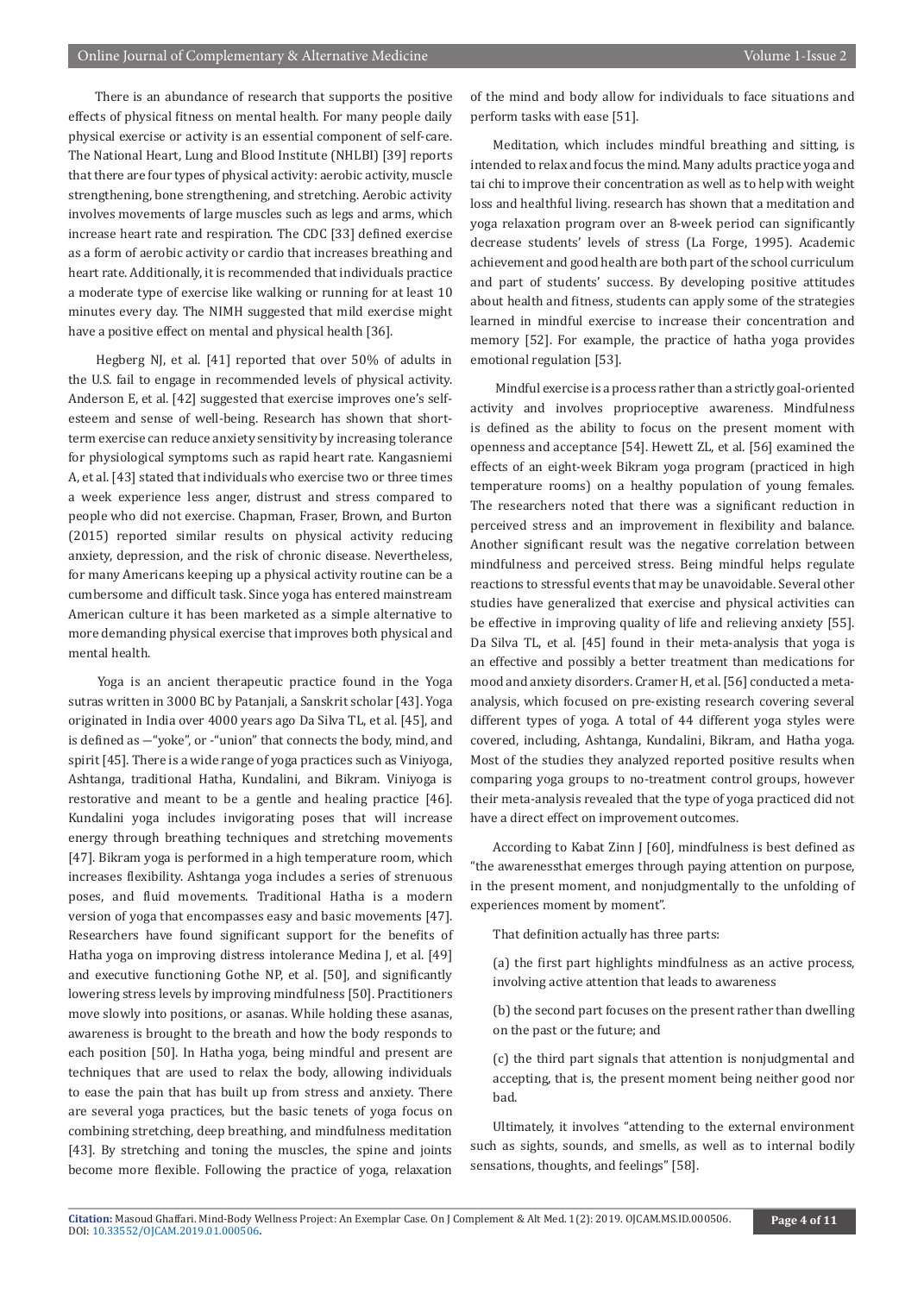The following is a list of what occurs when students participate in mindfulness practice [59]:

a. Students become aware of their breath.

b. Students identify the various physical sensations of an emotion.

c. Students absorb thoughts as they pass through their minds.

d. Students develop awareness of and attention to all the sounds in the room.

e. Students sense what happens in their bodies when there is stress.

f. Students identify the thoughts that arise when they experience boredom.

g. Students learn to allow their stomachs to rise and fall with each breath.

Mindfulness meditation can help students understand that they are the producers of their thoughts, and their thoughts can influence feelings and actions.

 The practice of Yoga – which means "union," goes beyond Asana; Yoga is a much broader system fostering ethical behavior and human development. The Yoga Sutras [60] influenced by details the eight "limbs" or steps prescribed in the Yoga Sutras including Yama (abstentions), Niyama (observance), Asana (discipline of the body), Pranayama (breath), Praryahara (withdrawal of the senses from external object), Dharana (concentration), Dhyana (steadfast meditation) and Samadhi (oneness with the object of meditation).

Yoga has been found to promote increased focus in children through the practice of controlled breathing which lowers the heart rate, calms the mind and regulates the autonomic nervous system [61]. This leads to ''improve mental alertness, academic performance, readiness to learn, and enthusiasm for learning'' [36,62]. Hopkins JT, et al. [66] found that yoga enhances concentration, also provides an opportunity for practitioners to experience the rewards of perseverance as they work to master new postures, acquiring a sense of accomplishment, self-satisfaction, self-discipline, and inner strength [64].

 Yoga also provides strategies that enhance positive social interactions allowing students to ''learn to relax, teach self-control, and instill a sense of peace in their daily lives'' [65]. In addition, yoga practice reduces students' state of anxiety, general tension, and stress symptoms [66]. Although yoga is an individual activity, it is usually practiced with others, and lessons frequently emphasize peaceful interactions and the importance of the individual within the group [67]. Cohen Harper J [71] found that children practicing yoga had increased social awareness and improved relationship skills; she found that they form ''a sense of community without the need for an opponent or enemy''.

#### **Statement of the problem**

A major study Hensley LD [72] reported a decline in physical education in postsecondary schools over several decades from the

early 1960s through 1998. Although the exact number of schools that made changes to physical education during this period was not reported, the Hensley's study [69] suggests that the trend to reduce or eliminate physical education broadly affects many post-secondary schools. Evidence-based research on the current health status of college students and society at-large suggests improvements and increases of physical activity are vital to students and society -not its reduction/elimination. The National Association of Sports and Physical Education (NASPE) [70] recommends that physical education constitute a significant part of a college/university's education mission because they believe the benefits of physical activity enhance all aspects of a student's health and development, including emotional, social, and intellectual.

#### **Purpose of the study**

Purposes of this qualitative participatory action research (PAR) were to design, implement, and assess the extracurricular wellness project for the first-year undergraduate nursing students. We evaluated:

1) the effectiveness of a holistic wellness program in enhancing first-year nursing students' overall health (physical, psychological/social, and spiritual),

2) the effectiveness of the program in enhancing firstyear nursing students' learning and their performance in pathophysiology course.

#### **Participants**

A purposive sample of 156 (N=156) first-year junior nursing students participated in this study. There were 127 females and 29 males. Participants ranged in age from 21-47 years.

#### **Method, design, and procedure**

To design, implement, and evaluate effectiveness of a holistic wellness program for the first-year junior nursing students, participatory action research (PAR) was used.

Participatory Action Research (PAR) provided a holistic approach for assessment and built both relationships and collaboration among the school's stakeholders for sustainable change. The stakeholders were first-year junior nursing students, faculty, and staff at Center for Physical Activity (CPA), and spouses/ children. Over the course of one semester, the study moved through three distinct, yet overlapping and cyclical phases--assessment, implementation, evaluation. The participants had the opportunity to provide written feedback and include it in their weekly reflective paper.

The PAR approach is increasingly recognized as a highly effective method of enhancing relevance and value to health research. Our PAR approach combined research with education and co-learning to democratize the knowledge production, and so affect the relevance and quality of the knowledge and the likelihood that it would influence change. The core values include cooperation, with equal contributions from everyone present, and co-learning; promoting systems development; capacity building; and empowerment.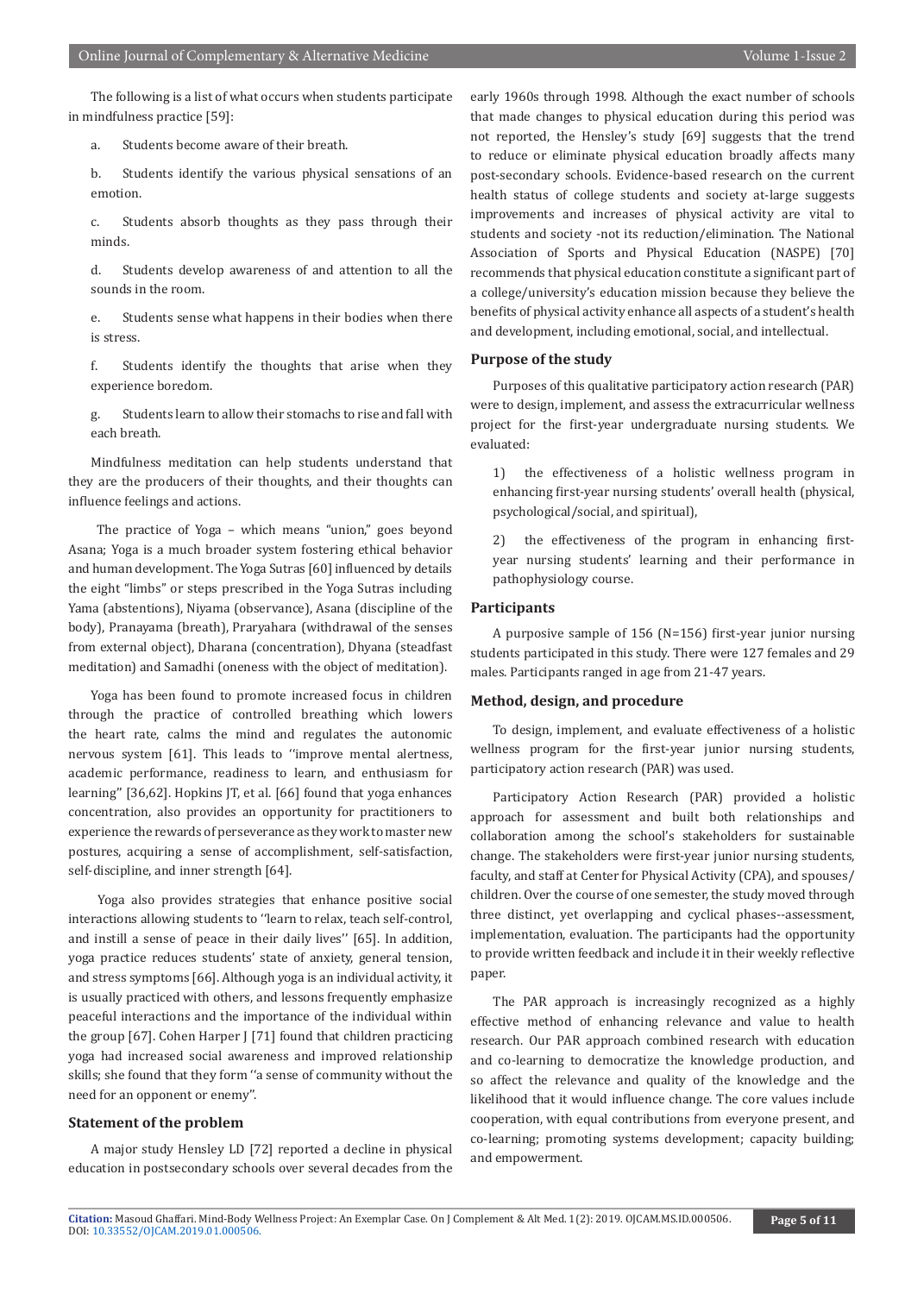The holistic wellness program was designed to be an "extracurricular" to allow voluntary participations of the interested students. The program was offered to the nursing students who registered for undergraduate pathophysiology course. Pathophysiology refers to the scientific study of disease or abnormal processes. Any ailment of the body that disturbs its normal physiological processes is the study of pathophysiology. The process involves looking for specific malfunctions that cause or come from disease. Nursing students take a pathophysiology course in college to prepare them to identify these abnormalities. Pathophysiology is study of alterations at cellular, tissue, and body organ levels. Many students have trouble learning the material due to depth and quantity of the content. These prevent them to be able to make connections with "real" life situations, therefore, must memorize the facts in order to pass the tests and complete the course.

At the first day of class, the course objectives and expectations were explained. After discussing the required curricular activities and course expectations, the topic of "extracurricular/extra credit" activities were introduced. Extra Credit can be an effective tool in classroom if used in the correct manner. It provides students with an incentive to go above and beyond the class material to: enhance lessons, deepen the learning for students, and can also help struggling students by providing them with additional learning opportunities while allowing them a means to improve their grade. The opportunity was offered to all the students. Their voluntary participation was emphasized. Wellness program was the only extra credit activity for this course. Students were given a week to think about the program and if they decide to participate, they needed to sign the consent form indicating that their participation was voluntary; could withdraw at any point during the semester; needed to consult with their family physician and receive medical clearance for participation, if needed. Through cooperation with the director and staff of the Center for Physical Activity of the university, it was agreed that the students only use that facility on campus for their project; sign-in sheets were prepared and was marked on only by the staff that showed when the students start their activity for the day and time, they complete their activities. In addition to having many types of equipment, the CPA has a swimming pool, racquet ball courts, indoor track, etc. Students were given an opportunity to participate in their favorite physical activities, at least 30-45-minute session, 3-4 times a week, for the entire semester (12 weeks).

 They were able to gain 12 extra points or 10% of the course grade by completing the wellness program. No partial credit was given. In addition to exercise portion of the program, students were required to submit one-page reflective paper on a weekly basis. In that, they described their activities for the week, made suggestions for the program modifications, and they needed to connect at least one physiologic/pathologic alteration they experienced with the lecture material for the week. This would allow them to think creatively and connect the lecture material as they were presented in their textbook with a "real" life situation. For example, if they received an injury and the lecture topic was about inflammation for that week, they could have extracted information related to the

inflammatory process from their textbook, apply them to their own condition, and present them in their weekly reflective paper. Weekly feedback was provided which allowed for immediate modifications in the wellness program, if were needed. Most of the changes made were related to logistical issues.

Participants were given an option to providing a summative program evaluation in narrative form or participate in a focus group interview. Therefore, data sources included 79 narratives (n=79, female=70, male=9) and 14 focus groups, about 5 in each group (n=77, female=71, male=6). Each focus group interview took about 1-1 ½ hours and conducted in a private conference room on campus. Interviews were digitally audio recorded.

A review of the literature helped the researcher to first become informed about the current state of the science, existing theories and constructs which eventually guided design of the study. The university IRB granted permission to "evaluate the program." After receiving detailed information about the research, the participants gave written informed consent prior to their participation. The participants were assured that interview data and their narrative feedback were to be kept confidential, and that participation in this study was voluntary and would not affect their status in school in any way. Anonymity was assured by code-numbering the interviews and the written documents. The interviews were digitally audiorecorded and transcribed verbatim. Field notes were taken during and after each interview.

Some guiding questions were posed to the participants to explore their perspectives and perceptions and to elicit data:

a. What were your initial thoughts, feelings, and perceptions when you heard about the exercise project?

b. How was your first day at CPA?

c. How was your interaction with the CPA staff; facility; equipment availability; etc?

d. What days of the week and time you exercised? and why?

e. What type of exercises you did the most/least? and why?

f. Did you work out by yourself, or in a group, with your classmates? Why?

g. What were the most/least 'fun' aspects of the activities? Why?

h. Have you noticed any observable changes as direct results of the project in your physical, emotional, spiritual conditions, as well as on your study habits?

i. Do you recommend offering the project to the upcoming classes? Why?

j. What do you recommend for improving the project?

#### **Data analysis and results**

Data analysis was performed manually. Critical themes emerged out of the data by inductive analysis [71]. Guided by Max Van Manen [75] suggested criteria for analyzing qualitative research data, I read and re-read the transcripts and the reflective papers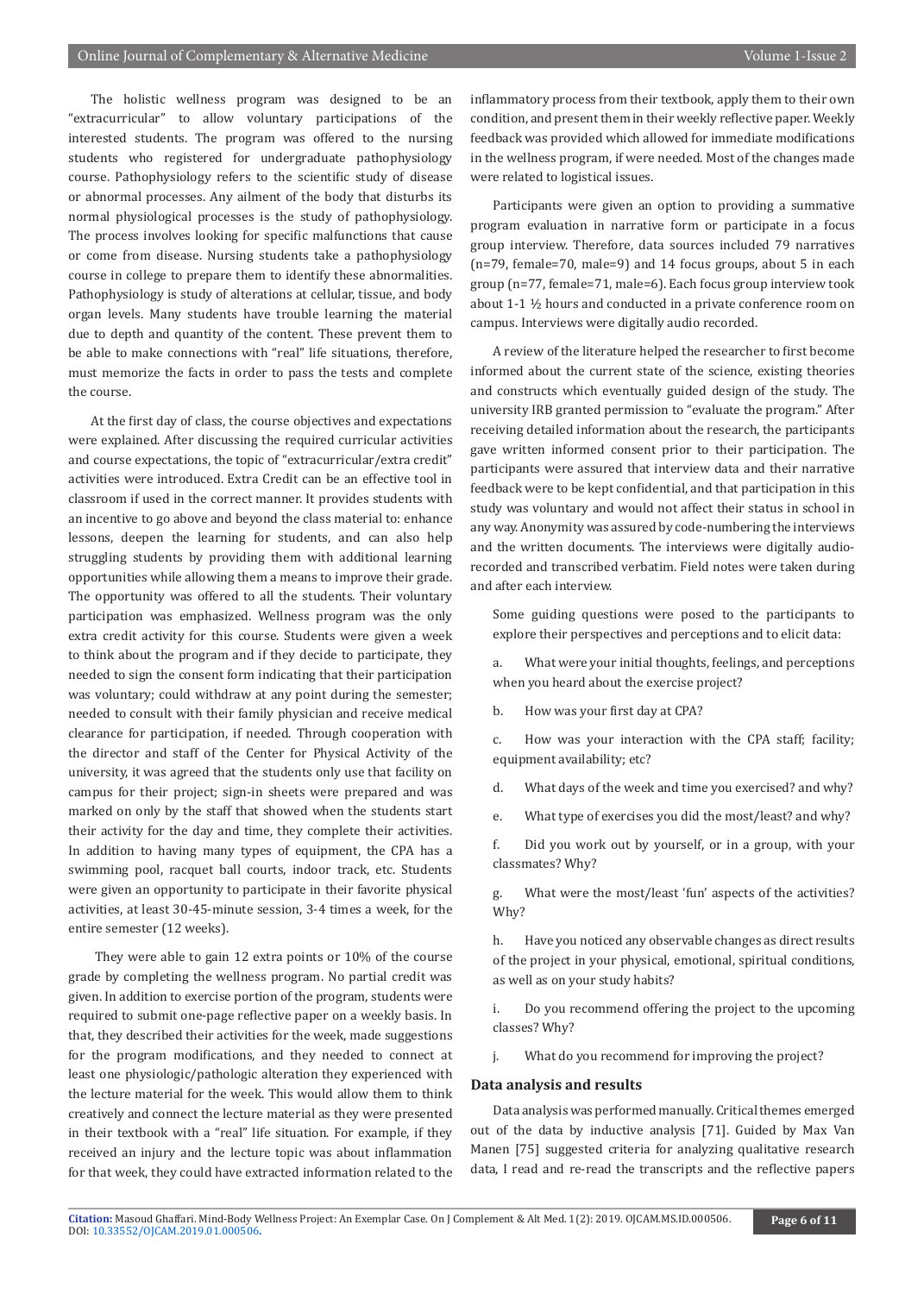to identify thematic statements. Thematic analysis of data related to effects of holistic wellness program on the students yielded two main themes: 1) observed-felt effects and 2) unobserved-felt effects.

An audit trail was developed that documented each participant's comments and tracked the specific data and the transcription page containing the quotations. An audit trail was maintained as a document to assure confirmability and dependability [73]. Member checks performed to assure accuracy of the transcribed data. Only 3 students responded to this inquiry. Expert checks were employed to confirm the accuracy/credibility of the findings. As part of the consent process, participants agreed to have their class journals be used as research data as long as their anonymity was maintained. Conscious efforts were made to establish confidence in the description of the meaning of the data and credibility of data by presenting my preliminary findings to my research colleagues in order to achieve collaborative analysis [74]. The use of multiple methods of data collection such as in-depth interviews, notes taken during and after the interviews, and students' reflective journals (methodological triangulation) assured credibility [75]. Dependability and confirmability were assured through an audit process. To assure transferability or applicability of the emerged results, thick descriptive data including demographic data, procedure, interview method and sample excerpts are provided to inform readers to make a transferability judgment.

The observed-felt effects are those which were vividly expressed by the students as the effects that they experienced, and the effects were obvious and observable to them. For example, one participant expressed energizing effects of the wellness.

Well with me I felt better after I exercised. A lot of times I could go there (CPA) and be tired and be mentally drained and after working out with my friends I would just feel better. Physically and mentally...I would feel like I had a lot more energy or something. I would feel better about myself after I left.

Alterations in body weight usually are perceived as effectiveness or lack of in a wellness program.

When you talked about the wellness program in class, and added that we even can receive extra points ...I said to myself, great ...I am going to work on it to get rid of my love handles that I have been carrying with me for the past couple of years and I don't even need an extra point ...I need extra push (laugh). I have lost 4 pounds already.

Some of the participants took advantage of the wellness program and tried to enhance their already in place routines.

I was so glad that you offered this extra credit program. Many of my classmates are not used to exercise and they are very out of shape. I thought you were offering the wellness program only to those who do not exercise. You said anyone can participate, and I said cool. I am exercising anyway, so, now, I can work on and improve my heart rate and endurance since you wanted us to do it for the entire semester anyway. This was my incentive.

The second emerged theme was related to unobserved-felt effects. These were the effects which were not quite evident to the participants. However, they were expressed by the participants during the interview or were evident in the narrative statements. Spiritual and to some extent, social effects of the holistic wellness program can be placed in this category. Positive social effects of the program were expressed by almost all the participants.

*"Probably my favorite would be volleyball because a lot of the group that I studied with we would go and play volleyball and then we would go study. And it was so different than our study regimen, which was so stressful and intense, and then we got in there and we laugh."*

*"I am kind of shy and I did not want to participate in the project. When you offered an orientation session, I decided to go to CPA to see what is going on. I realized the first day that I was not the only one, but several of my classmates were hesitant to go there too. While you were showing us around, we talked to each other and made friends. Also, combined positive psychosocial effects were expressed."*

*"Well for me it was getting up there and just walking because with the nursing program you just don't have time between school and study ...so just even walk something as simple as that. Getting up there walking, being with my friends, talking about stuff, to me that frees my mind and the stress level and I was exercising very low impact."* 

*"You know, I am glad you offered this ...you probably knew how we feel after the exam. Myself and some of my classmates we always go to CPA after the exam and use our time to walk on the track. We talk about test questions, answers and things like that [researcher: is that stressful?] actually not, we vent and learn from each other. It feels much better after that."* 

Spiritual effects are categorized as unobservable but felt attribute. Asking direct questions about the spirituality usually do not yield expressive responses due to dense religiosity of the people in this area. Many equate spirituality with religion.

*"[Researcher: do you think participating in the wellness program had any positive or negative spiritual effects on you?] spirituality effects ... (long pause) ... I don't think so. I attend church regularly. My spiritual practices take place there ... I mean I exercise here and it is going to make me stronger, healthier and a better person. But, that is what I see in here."* 

*"Sometimes, I do pray when I am at the CPA, but that is aside from what I do as a student. [Researcher: is there any difference between spirituality and religion?] oh ... I don't think so ... we all are religious, we all are spiritual, we all believe in the same father, no matter if you call it spirituality or religion."*

However, many participants expressed positive spiritual effects of the holistic wellness program.

*"[Researcher: would you tell me what type of exercises you do as part of the wellness program?] I like stationary biking and I spent most of my time on that. [Why?] you know, when I am on the bike, I put on my headset, play a soft music, meditate. This gives me sense of peace and calmness. [Any spiritual effects?] yes, when I am in deep meditation, I can think much clearer, feel at peace with myself and listen to a soft music while try to forget what is and the people around*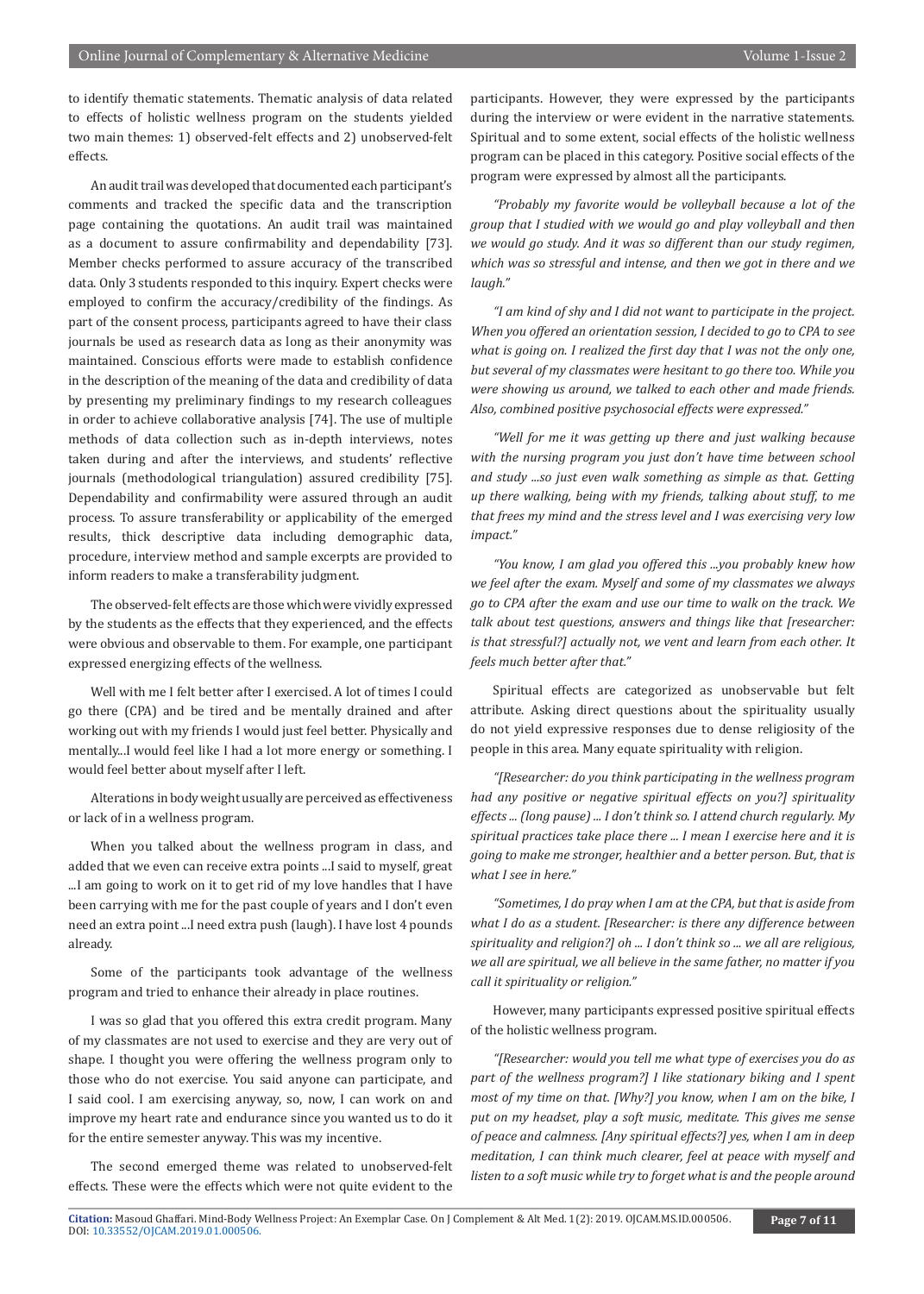*me. It gives me a sense of connectedness. and listen to a soft music while try to forget what is happening around me and try to reflect on my personal life. This was the spiritual effect on me."* 

*"I feel my muscles are getting stronger. I had problem walking a long distance ...but now I park my car here (Social Science Building) and walk to CPA with no problem ...I was told by my family that I look calmer and more peaceful since I've started exercising. Thanks Dr. "G" ...I hope you offer this project to your other classes too."* 

Participants in this study expressed their satisfaction for receiving two types of rewards: 1) internal (physical, psychosocial, and spiritual benefits) and 2) external (receiving extra points for their participations and having another opportunity to review the course contents). Many participants stated that writing weekly reflective paper was time consuming, but it was very beneficial to them and it was a good motivator to use the book to locate for pertinent information.

#### **Mindfulness practice**

Context—As the design section described, students were given an option of participating any wellness activities provided at the university Center for Physical Activity. Yoga is one of the classes offered to the students. Interested individuals who visit the Yoga section on the university website would see a welcome message stating "Welcome to the new, improved, and dynamic yoga experience provided by the CPA. Our vision and mission is to provide a positive and safe environment conducive for the integration of body, mind, and spirit - ultimately for the promotion of personal health and well-being. Discover the abundant benefits of various yoga practices and principles. These include asana (physical postures) to help realign and balance our physical body; pranayama (breathing techniques) to soothe, de-stress, and rejuvenate; as well as the exploration of meditation to nourish the soul. Many classes and workshops offered to accommodate individual needs. Check our current schedule and embrace your potential! --Namaste! Honoring one's self and all beings."

There are different yoga classes were offered at the CPA including: AM Flow Yoga, Gentle Meditative Yoga, Yin Yoga, Freedom Friday Flow Yoga, Yoga 101, Vinyasa Flow Yoga, Weekend Warrior Yoga, and Yoga for Life. Some of the students decided to use their exercise time to participate in yoga classes. There were two classes that most of the students participated, AM Flow Yoga which was offered early morning and the other class which was offered during lunch time. Hatha was the main style of yoga taught in both classes. Most of the students participated in the early morning class before going to class or between classes, during lunch time.

Each session took about an hour in which the basics of yoga, postures, breathing, and philosophy were taught. This class focused on "exploring meditation and yoga. We will focus on calming the "monkey mind", breathing, and going inward. The asanas will be gentle but invigorating! We will work on ourselves and with others, offering a few classes incorporating partner yoga. It is a great class for those who want to explore meditation on a deeper level and for those who struggle to stop the racing thoughts their mind. It is intended to teach you how to relax and be in the present moment."

Reflections—I asked the students to share their experience of practicing yoga as part of this extracurricular activity. Responses were all positive. These are a few examples:

*"I was told by my parents and some of my classmates that I am a "jittery" person. Yoga helped me to calm down, relax, …also helped me with my concentration…First, I was kind of …not wanting to participate…I thought everyone was so flexible and I was going to feel embarrassed in front of everyone…It did not take that long that I noticed, I was not the only one [researcher: you felt better then?)…actually yes…this (yoga) is not like other sports. People there including the instructor, are not judgmental…they are there to help you to learn the poses and breathing…I felt very comfortable there…"* 

*"I was working with a partner and we helped each other to learn the movements…that was a great group activity….that is not what I imagined about yoga practice."*

*"It (yoga) gave me a sense of peace…the breathing exercises were so great. Until then, I was thinking I was breathing correctly… but then I found I was breathing so shallow and superficially… now, I can use most of my breathing muscles. It also helped me with my concentration and helps me focus more in class…the only problem is that I had to get up early to make it to AM Flow class."* 

*"[researcher: has yoga practice impacted your academic learning and study habit?] greatly…yes…I can tell you that I pay more attention to what I read, my patho grade has increased by 12 points from the first exam…I am calmer and have more focus."*

*"You talked about self-care, self-reflection, etc in class. I honestly did not get it. In our yoga class, we actually talk about these and talk about our potentials and we practice them…now, I have a good understanding about respecting myself and others…I am not the world, we are (laugh)."* 

#### **Summary and Discussion**

The results of the study revealed that the holistic wellness program was beneficial to the students and helped them to be healthier physically, mentally, and spiritually. There were several barriers to physical exercise and student participation in this program:

- Lack of time—nursing curriculum is very "heavy" in terms of content. Most of the college students nowadays are considered as non-traditional students. They work full or at least part time; single parent; etc.
- Exercise self-efficacy—is the extent or strength of one's belief in one's own ability to complete tasks and reach goals.
- Distance—many students live in the rural areas and very far from the campus.
- Family responsibilities—single parent; both parents working full time; taking of children, etc.
- Type of sport-some students were interested in participating in certain sports for which the equipment was not provided, e.g., fencing, indoor soccer, etc.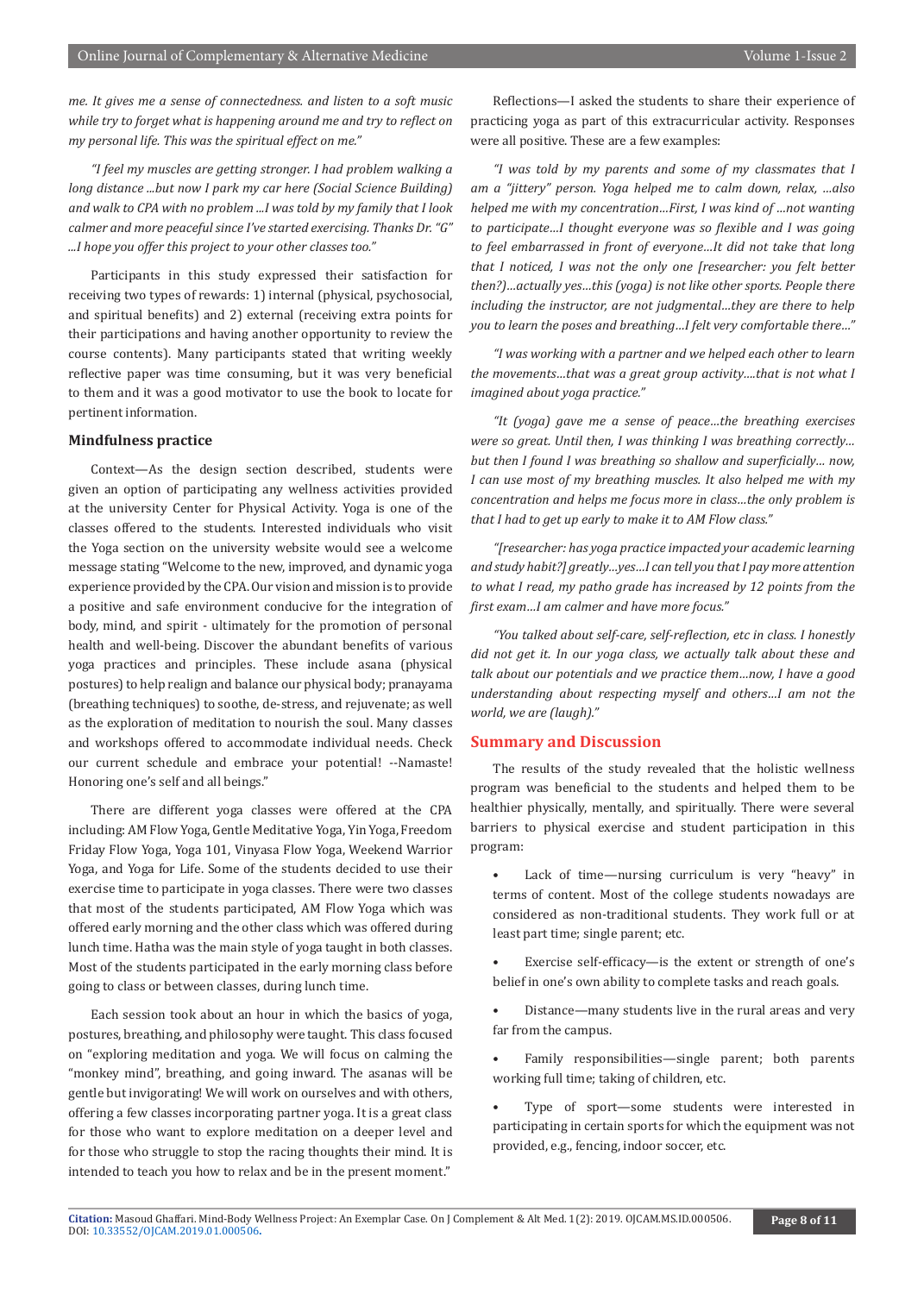Lack of self-discipline—a few students had to withdraw from the program after a few weeks because they could not submit their weekly assignments on time.

Participants listed several motivating factors for participating in this program. They were receiving "extra points," stress reduction, socializing, become physically fit, provision of time to "vent," provision of time for meditation and reflection, exercising in an exemplary large, equipped, and clean facility.

 Education for "life" has transformed to education for "living" in recent years. Institutions of higher education, due to economic realities, have turned into vocational institutions. Instant gratification and individualistic mentality have afflicted societies from West to East. Due to the vocational nature of institutes of higher education, courses in humanities, language, art, physical education, and other fundamental courses which give students a broader perspective on the world have been reduced to the bare minimum or have been eliminated altogether. As life becomes more complicated by several factors, many university students who experience numerous psychological, physiological, and social difficulties, develop several unhealthy lifestyle choices like, smoking, alcohol, eating too much that are often used for coping or as an avoidance to struggle with life stresses. Today's college students are not adequately prepared for today's or tomorrow's challenges.

 Due to nursing shortage and need of communities for more health care professionals, more and more programs have forced to focus on graduating more students and in a short period of time. This has caused many nursing programs to move away from "student- centered" curriculum and prepare them only for passing the minimum safe competency exam. While nursing is physically and psychologically taxing, there are not almost any nursing curricula that prepare students for the challenges of the profession. This causes tremendous staff turn around and for many to leave the profession after a short trial.

Students who participated in yoga practice reflected on the experiencing more sense of interdependence, being a community, sense of being calm and at home, felt in peace in that no one judging them, connected with self, and others, being energized, having a better focus and concentration, and eventually observed improved academic performance.

 The findings support what Farhi D [78] stated, in that the practice of yoga is not about self-improvement or making oneself better; rather, it is a practice of looking at one's self and finding the barriers that prevent one from connecting to the world. Farhi D [78] asserted that yoga practice is fulfilling to the world because it "cleans the mirror" and allows individuals to see the world around them. The practice of yoga is not a goal, but more of a journey to develop the best lens. Hatha yoga has been assessed in quality-oflife measures and scored on a variety of quality-of-life inventories, such as Quality Metrics SF-8 and S-12 self-report instruments. Studies on the effects of mindful exercise have also analyzed blood pressure, pulmonary function, balance, control, anxiety, tension, and spirituality. Mindful exercise has emerged as an effective fitness and health modality [76].

Researchers have long studied the components of mindfulness and learning [77-79] According to Langer EJ [82], actual learning is limited when learners work mindlessly. Likewise, the experiential learning theory (ELT) Kolb AY, et al. and Kolb DA [80,81] stresses the importance of direct experiences to the learning process. Both theories emphasize that learning occurs best when learners understand their strengths and weaknesses and how to use experiences to enhance their learning skills. ELT involves the two distinct processes of knowledge acquisition and knowledge transformation [78].

Langer EJ [82] identified the following as characteristics of mindfulness:

- a. the creation of new categories,
- b. openness toward new information,
- c. acceptance of more than one view, and
- d. a focus on process before outcome.

According to James W [83], "Owing to the fact that all experience is a process, no point of view can be the last one. Everyone is insufficient and off its balance, and responsible to other points of view than itself". Many theories of intelligence assume that there is an absolute reality, and that intelligence is positively correlated with an awareness of this reality [80]. An alternative view, based on mindfulness, is that individuals may define their relation to their environment in multiple ways.

The "Intelligent Wellness Curriculum," started in 2005 and has lasted for about five years. About 92%–95% of students that registered for pathophysiology course participated in this extracurricular project. The impetus for starting the program was the student nurses need for self- development and self-care. From the start and throughout implementation of the curriculum, we have been supported by a few and challenged by many. We were lucky and had full support of the director of university Center for Physical Activity. While the university built and maintained the state-ofthe-art facility partly with students' tuition money, many students did not know about the facility or did not have time to use it. The intelligent wellness program helped more than 1200 students (about 90% of the students in first year junior Bachelorette Nursing Program) to use the facility in the 5-year period. The program did not cost the institution any additional money. Curriculum and program such as this require favorable administrative and faculty support. Lack of those, resulted in ending the program after 5 years. Administration considerations on "what helps the students will help the college" allowed flourishing the program. On the other hand, several of the instructors believed that the extracurricular activity "wasted student time, prevented them to learn what they were supposed to," and "disservice to the student."

The intelligent wellness curriculum as an adjunct to a science course pathophysiology, provided opportunities for practicing physical health and wellness, socializing, and time for contemplation and meditation. Inherent in the program were opportunities for practicing other important and related tasks: time management, system thinking, pre-planning, problem-solving,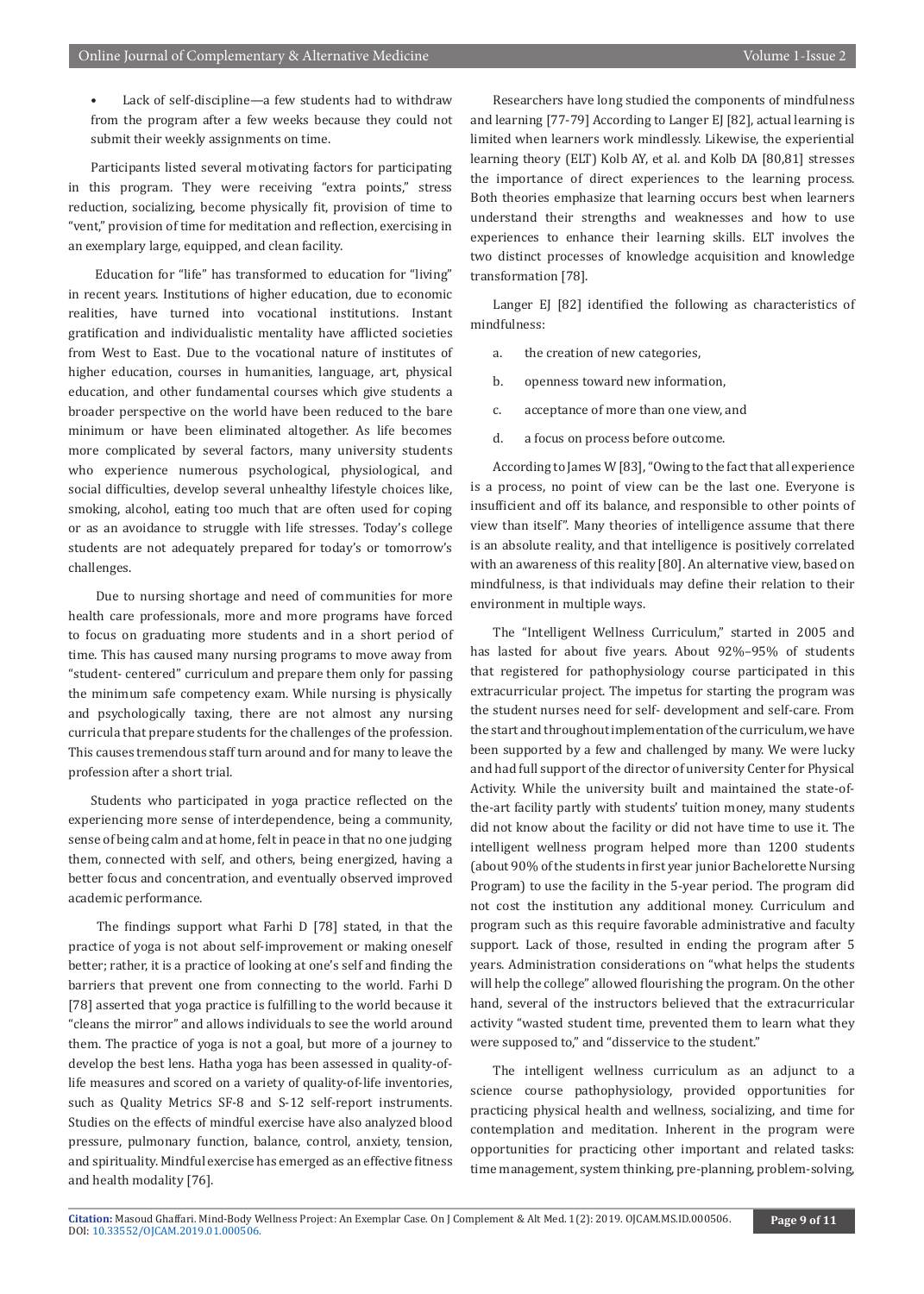building character, learning to care for self and others. Due to the nature of research methodology, there were no control groups to compare performance of the students in pathophysiology course for those who participated and those who did not. However, review of narrative feedback (reflective journals) received from the participants throughout the semester showed positive effects of the project in enhancing their learning pathophysiology contents. The present study also provided ample evidence for the yoga and mindfulness association, adding to the existing evidence.

#### **Acknowledgement**

None.

#### **Conflict of Interest**

No conflict of interest.

#### **References**

- 1. [Benner P, Sutphen M, Leonard V, Lisa Day, Lee S Shulman \(2010\)](https://www.wiley.com/en-us/Educating+Nurses%3A+A+Call+for+Radical+Transformation-p-9780470457962) [Educating nurses: A call for radical transformation. Jossey-Bass, San](https://www.wiley.com/en-us/Educating+Nurses%3A+A+Call+for+Radical+Transformation-p-9780470457962) [Francisco, CA, USA.](https://www.wiley.com/en-us/Educating+Nurses%3A+A+Call+for+Radical+Transformation-p-9780470457962)
- 2. [\(2011\) The future of nursing: Leading change, Advancing Health.](https://www.ncbi.nlm.nih.gov/pubmed/24983041) [Institute of Medicine National Academies Press, Washington DC, US.](https://www.ncbi.nlm.nih.gov/pubmed/24983041)
- 3. [Allen P \(2013\) Preparing nurses for tomorrow's healthcare system.](https://www.americannursetoday.com/preparing-nurses-for-tomorrows-healthcare-system/) [American Nurse Today 8\(5\): 46-50.](https://www.americannursetoday.com/preparing-nurses-for-tomorrows-healthcare-system/)
- 4. Laura A, Stokowski (2011) Overhauling Nursing Education.
- 5. [Candela L, Bowles C \(2008\) Recent RN graduate perceptions of](https://www.ncbi.nlm.nih.gov/pubmed/18834055) [educational preparation. Nurs Educ Perspect 29\(5\): 266-271.](https://www.ncbi.nlm.nih.gov/pubmed/18834055)
- 6. Masoud Ghaffari (2007) Transforming Caring for Student Nurses into Nursing Care.
- 7. Grubb, [W Norton, Lazerson, Marvin \(2005\) Vocationalism in Higher](http://connection.ebscohost.com/c/articles/15330123/vocationalism-higher-education-triumph-education-gospel) [Education: The Triumph of the Education Gospel. Journal of Higher](http://connection.ebscohost.com/c/articles/15330123/vocationalism-higher-education-triumph-education-gospel) [Education 76\(1\): 1.](http://connection.ebscohost.com/c/articles/15330123/vocationalism-higher-education-triumph-education-gospel)
- 8. Patrick Keeney (2011) "Vocationalism and Higher Education."
- 9. [Beiter R, Nash R, Mc Crady M, Rhoades D, Linscomb M, et al. \(2015\) The](https://www.ncbi.nlm.nih.gov/pubmed/25462401) [prevalence and correlates of depression, anxiety, and stress in a sample](https://www.ncbi.nlm.nih.gov/pubmed/25462401) [of college students. J Affect Disord 173: 90-96.](https://www.ncbi.nlm.nih.gov/pubmed/25462401)
- 10. [Feld LD, Shusterman A \(2015\) Into the pressure cooker: Student stress](https://www.ncbi.nlm.nih.gov/pubmed/25780894) [in college preparatory high schools. J Adolescenc 41: 31-42.](https://www.ncbi.nlm.nih.gov/pubmed/25780894)
- 11. [Eisenberg D, Hunt J, Speer N \(2013\) Mental health in American colleges](https://www.ncbi.nlm.nih.gov/pubmed/23274298) [and universities: Variation across student subgroups and across](https://www.ncbi.nlm.nih.gov/pubmed/23274298) [campuses. J Nerv Ment Dis 201\(1\): 60–67.](https://www.ncbi.nlm.nih.gov/pubmed/23274298)
- 12. [Song Y, Lindquist R \(2015\) Effects of mindfulness-based stress reduction](https://www.ncbi.nlm.nih.gov/pubmed/25066651) [on depression, anxiety, stress and mindfulness in Korean nursing](https://www.ncbi.nlm.nih.gov/pubmed/25066651) [students. Nurse Educ Today 35\(1\): 86-90.](https://www.ncbi.nlm.nih.gov/pubmed/25066651)
- 13. Pedersen DE (2013) Gender differences in college binge drinking: Examining the role of depression and school stress. The Social Science Journal 50(4): 521-529.
- 14. [Bayram N, Bilgel N \(2008\) The prevalence and socio-demographic](https://www.ncbi.nlm.nih.gov/pubmed/18398558) [correlations of depression, anxiety and stress among a group of](https://www.ncbi.nlm.nih.gov/pubmed/18398558) [university students. Soc Psychiatry Psychiatr Epidemiol 43\(8\): 667-672.](https://www.ncbi.nlm.nih.gov/pubmed/18398558)
- 15. [Moore DR, Burgard DA, Larson RG, Ferm M \(2014\) Psychostimulant](https://www.ncbi.nlm.nih.gov/pubmed/24561016) [use among college students during periods of high and low stress: An](https://www.ncbi.nlm.nih.gov/pubmed/24561016) [interdisciplinary approach utilizing both self-report and unobtrusive](https://www.ncbi.nlm.nih.gov/pubmed/24561016) [chemical sample data. Addict Behav 39\(5\): 987-993.](https://www.ncbi.nlm.nih.gov/pubmed/24561016)
- 16. [Eisenberg D, Goldstein E, Hunt JB \(2009\) Mental health and academic](https://www.psc.isr.umich.edu/pubs/abs/8880) [success in college. The B.E. Journal of Economic Analysis & Policy](https://www.psc.isr.umich.edu/pubs/abs/8880) [9\(1\):40.](https://www.psc.isr.umich.edu/pubs/abs/8880)
- 17. Ron Miller (2004) Educational Alternative: A Map of the Territory. Paths of Learning 20: 25.
- 18. Karen D Lee (1988) Toward a Philosophical Frame Work for Holism in Education. 450.
- 19. [S Forbes \(2003\) Holistic Education: An Analysis of its Ideas in Nature.](https://philpapers.org/rec/FORHEA)
- 20. J Miller (2007) The Holistic Curriculum. 2nd edn.
- 21. [Ana C Neves \(2009\) A Holistic Approach to the Ontario Curriculum.](https://tspace.library.utoronto.ca/handle/1807/18107)
- 22. Clarken, Rodney H (2013) Holistic Education. 1-5.
- 23. [Jane E Myers, Thomas J Sweeney, J Melvin Witmer \(2000\) The Wheel](https://psycnet.apa.org/record/2000-05997-001)  [of Wellness Counseling for Wellness: A Holistic Model for Treatment](https://psycnet.apa.org/record/2000-05997-001)  [Planning. Journal of Counseling and Development 78 \(3\): 264.](https://psycnet.apa.org/record/2000-05997-001)
- 24. Masoud Ghaffari (2010) Trinity Paradigm of Intelligence: An Ontological and Epistemological Inquiry. VDM Verlag Publishing, Germany, 474.
- 25. [James Archer, Barbara S Probert, Larry Gage \(1987\) College Students'](https://psycnet.apa.org/record/1988-27956-001)  [Attitudes Toward Wellness.Journal of College Student Personnel 28\(4\):](https://psycnet.apa.org/record/1988-27956-001)  [311-317.](https://psycnet.apa.org/record/1988-27956-001)
- 26. CG Jung, (1958) The Undiscovered Self, trans. RCF Hall Mentor (Ed), Books, NY, USA. 22.
- 27. A Maslow (1970) Motivation and Personality. 2<sup>nd</sup> edn 149.
- 28. [Jane E Myers, Kirk Williard \(2003\) Integrating Spirituality into Counselor](https://onlinelibrary.wiley.com/doi/abs/10.1002/j.2161-007X.2003.tb00231.x)  [Preparation: A Developmental Approach. Counseling and Values 47\(2\):](https://onlinelibrary.wiley.com/doi/abs/10.1002/j.2161-007X.2003.tb00231.x)  [150.](https://onlinelibrary.wiley.com/doi/abs/10.1002/j.2161-007X.2003.tb00231.x)
- 29. Ardell DB, (1992) How well do you 'talk your walk? American Fitness 10(6): 47-50.
- 30. Jerold S, Greenberg, Geoge B Dinitimann (1997) Wellness: Creating a Life of Health and Fitness.
- 31. Troy B Adams, Janet R Bezner, Mary E Drabbs, Robert J Zambarano (2000) Conceptualization and Measurement of the Spiritual and Population. Journal of American College of Health 48(4): 165-173.
- 32. [John Davies, Roxanne Davies, Sue Heacock \(2003\) A Wellness Program](http://www.ascd.org/publications/educational-leadership/may03/vol60/num08/A-Wellness-Program-for-Faculty.aspx)  [for Faculty. Educational Leadership 60\(8\): 68-70.](http://www.ascd.org/publications/educational-leadership/may03/vol60/num08/A-Wellness-Program-for-Faculty.aspx)
- 33.[\(2015\) The benefits of physical activity. Centers for Disease Control and](https://www.cdc.gov/physicalactivity/basics/index.htm)  [Prevention.](https://www.cdc.gov/physicalactivity/basics/index.htm)
- 34.[\(2014\) Physical activity. World Health Organization.](https://www.who.int/en/news-room/fact-sheets/detail/physical-activity)
- 35. American College Health Association. (2015). American college health association national college health assessment II: Reference group executive summary. United States.
- 36. [Misra R, Mc Kean M, WestS, Russo T \(2000\) Academic stress of college](https://psycnet.apa.org/record/2000-00307-007)  [students: Comparison of student and faculty perceptions. College](https://psycnet.apa.org/record/2000-00307-007)  [Student Journal 34\(2\): 236–245.](https://psycnet.apa.org/record/2000-00307-007)
- 37.(2011) Types of physical activity. National Heart, Lung and Blood Institute.
- 38. [Milligan CK \(2006\) Yoga for stress management program as a](https://onlinelibrary.wiley.com/doi/abs/10.1002/j.2161-1882.2006.tb00105.x)  [complementary alternative counseling resource in a university](https://onlinelibrary.wiley.com/doi/abs/10.1002/j.2161-1882.2006.tb00105.x)  [counseling center. Journal of College Counseling 9\(2\): 181-187.](https://onlinelibrary.wiley.com/doi/abs/10.1002/j.2161-1882.2006.tb00105.x)
- 39. [Anderson E, Shivakumar G \(2013\) Effects of exercise and physical](https://www.ncbi.nlm.nih.gov/pubmed/23630504)  [activity on anxiety. Front Psychiatry 4: 27.](https://www.ncbi.nlm.nih.gov/pubmed/23630504)
- 40. [Kangasniemi A, Lappalainen R, Kankaanpaa A, Tammelin T \(2014\)](https://www.sciencedirect.com/science/article/pii/S1755296614000362)  [Mindfulness skills, psychological flexibility, and psychological symptoms](https://www.sciencedirect.com/science/article/pii/S1755296614000362)  [among physically less active and active adults. Mental Health and](https://www.sciencedirect.com/science/article/pii/S1755296614000362)  [Physical Activity 7\(3\): 121-127.](https://www.sciencedirect.com/science/article/pii/S1755296614000362)
- 41. [Field T \(2011\) Yoga clinical research review. Complement Ther Clin](https://www.ncbi.nlm.nih.gov/pubmed/21168106)  [Pract 17\(1\): 1-8.](https://www.ncbi.nlm.nih.gov/pubmed/21168106)
- 42. [Salmon P, Lush E, Jablonski M, Sephton SE \(2009\) Yoga and mindfulness:](https://psycnet.apa.org/record/2009-06469-008)  [Clinical aspects of an ancient mind/body practice. Cognitive and](https://psycnet.apa.org/record/2009-06469-008)  [Behavioral Practice 16\(1\): 59-72.](https://psycnet.apa.org/record/2009-06469-008)
- 43. [Combs MA, Thorn BE \(2015\) Yoga attitudes in chronic low back pain:](https://www.ncbi.nlm.nih.gov/pubmed/26256134)  [Roles of catastrophizing and fear of movement. Complement Ther Clin](https://www.ncbi.nlm.nih.gov/pubmed/26256134)  [Pract 21\(3\): 160-165.](https://www.ncbi.nlm.nih.gov/pubmed/26256134)
- 44. Women's Health. Fitness and nutrition.